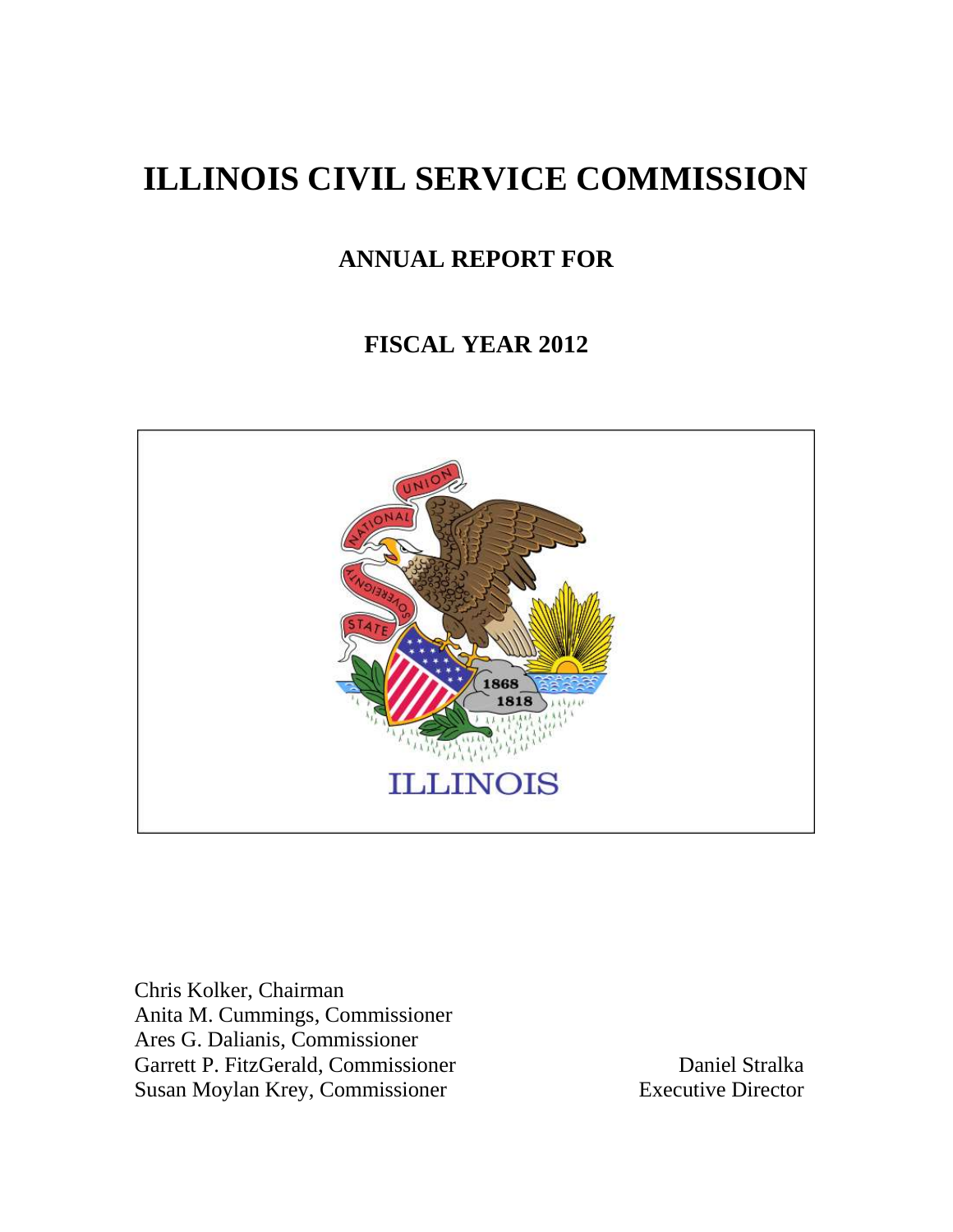

**Daniel Stralka EXECUTIVE DIRECTOR**

**State of Illinois CIVIL SERVICE COMMISSION 400 W. Monroe Street, Suite 306 Springfield, Illinois 62704 PHONE (217) 782-7373 FAX (217) 524-3706 TTY (888) 261-2819 www.icsc.il.gov**

**Chris Kolker CHAIRMAN**

**COMMISSIONERS Anita M. Cummings Ares G. Dalianis Garrett P. FitzGerald Susan Moylan Krey**

Governor Patrick J. Quinn State of Illinois Springfield, Illinois 62706

Dear Governor Quinn:

We submit this report to you, to the members of the General Assembly, and to the citizens of Illinois. It is the Commission's  $100<sup>th</sup>$  Annual Report and covers the period of July 1, 2011 through June 30, 2012. In this report, we have set forth both our responsibilities and accomplishments.

We appreciate the support and encouragement you have given us as we endeavor to carry out the requirements of the Illinois Personnel Code with the goal of providing the citizens of Illinois with a system of personnel administration based on merit principles and scientific method.

Respectfully submitted,

Chris Kolker, Chairman

Amita M. Cummings, Commi

Garrett P. FitzGerald, Commissioner

Ares G. Dalianis, Commissioner

Susan Moylan Krey, Commissioner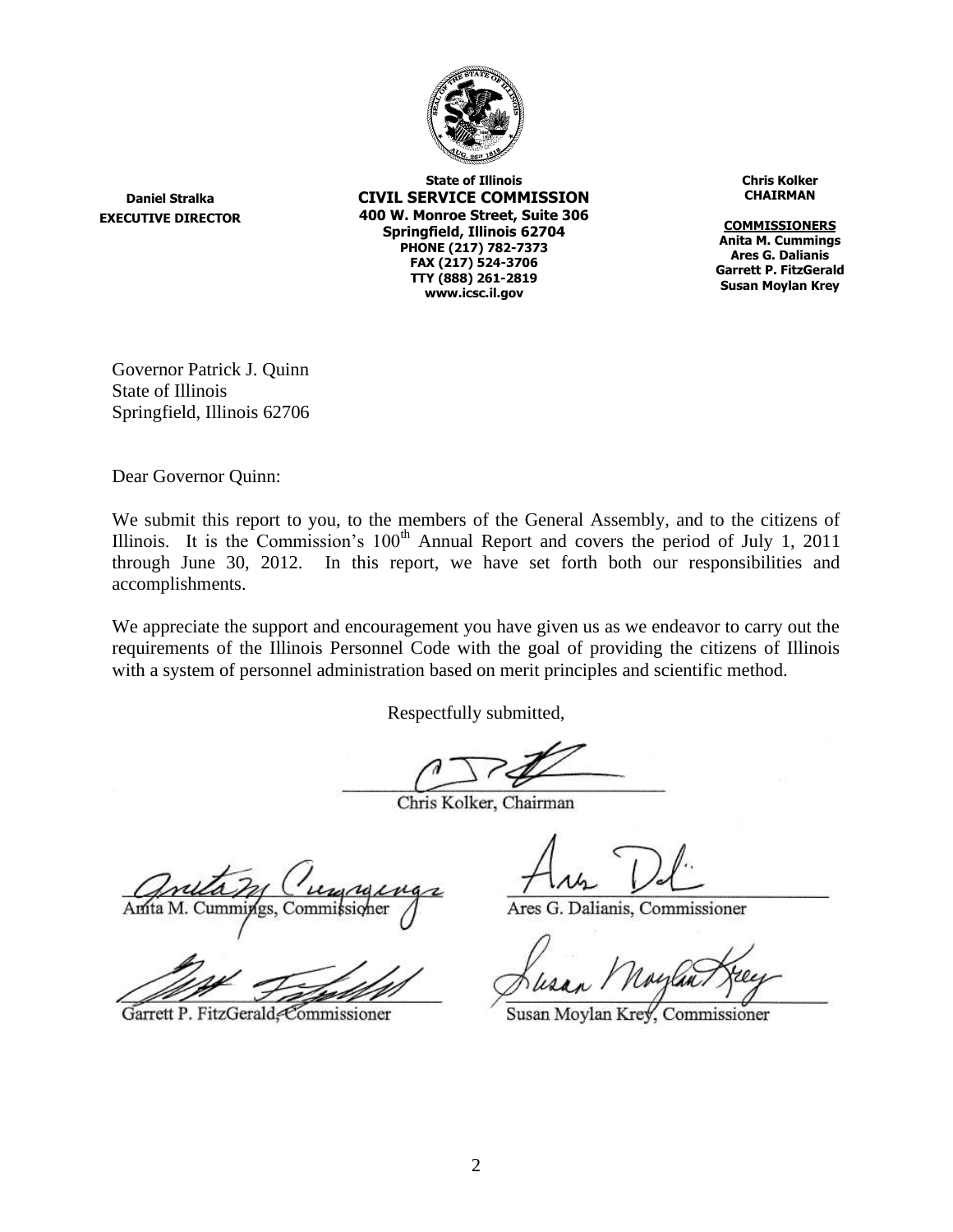# **TABLE OF CONTENTS**

# Page Number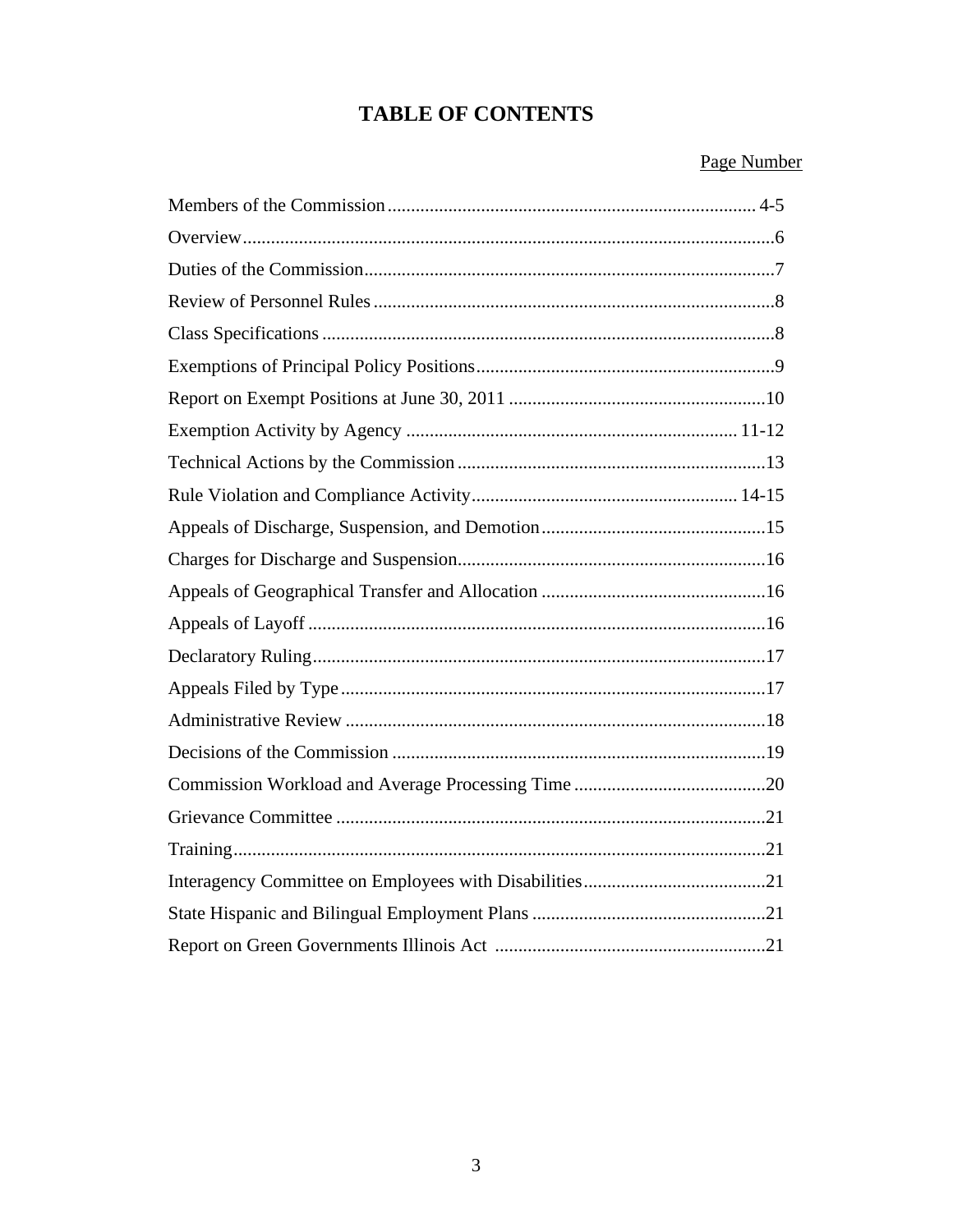#### **MEMBERS OF THE COMMISSION**

The members of the Civil Service Commission are appointed for a period of six years.

| Name                                | <b>Term Expires</b> |
|-------------------------------------|---------------------|
| Chris Kolker, Chairman              | March 1, 2017       |
| Anita M. Cummings, Commissioner     | March 1, 2017       |
| Ares G. Dalianis, Commissioner      | March 1, 2013       |
| Garrett P. FitzGerald, Commissioner | March 1, 2015       |
| Susan Moylan Krey, Commissioner     | March 1, 2017       |

#### **Chris Kolker**

Chris Kolker, appointed as Chairman in March of 2004, graduated from Arizona State University in 1989 with a B.A. in political science. From 1990 to 1995, he worked as a legislative and political aide for Illinois House Speaker Michael J. Madigan. During those years, he also worked with legislators, as well as state and local officials, on a wide variety of governmental issues. In 1995, Chris entered law school at Southern Illinois University and graduated magna cum laude in 1998. He has worked in labor and personnel law since law school for both employers and employees. Originally from East St. Louis, Chris currently resides in the Belleville area.

#### **Anita M. Cummings**

Anita Cummings is the owner of A M Consulting, Inc. an independent consulting practice specializing in professional management assistance since 1984. While her present work concentrates on economic development projects, her career began in the area of human resources. In that capacity, she coordinated and implemented the recruiting, testing, and staffing of Midway Airlines' first 350 employees, as well as the start-up of several other Airlines based at the growing Midway Airport, continuously focusing on personnel issues.

Ms. Cummings was a Commissioner of the Chicago Park District for almost ten years, serving as the Chair of its Personnel Committee. Other prior significant Board appointments include: Metropolitan Pier and Exposition Authority, Interim Board; Southwest Home Equity Assurance Program, Chairman of the Board and Personnel Committee Chair; Midway Airport Terminal Development Program (Community Hiring Initiative Board); Neighborspace, Board of Directors.

Ms. Cummings has held numerous leadership positions in the Southwest community. As a founder of the United Business Association of Midway, she has promoted economic growth and job development in the Midway Airport area since 1979. She is presently the Executive Director of both the United Business Association of Midway and the Chicago/Midway-Clearing Main Street project. Ms. Cummings is a graduate of DePaul University, a former Chicago Public school teacher, and a long time resident of the southwest side of Chicago.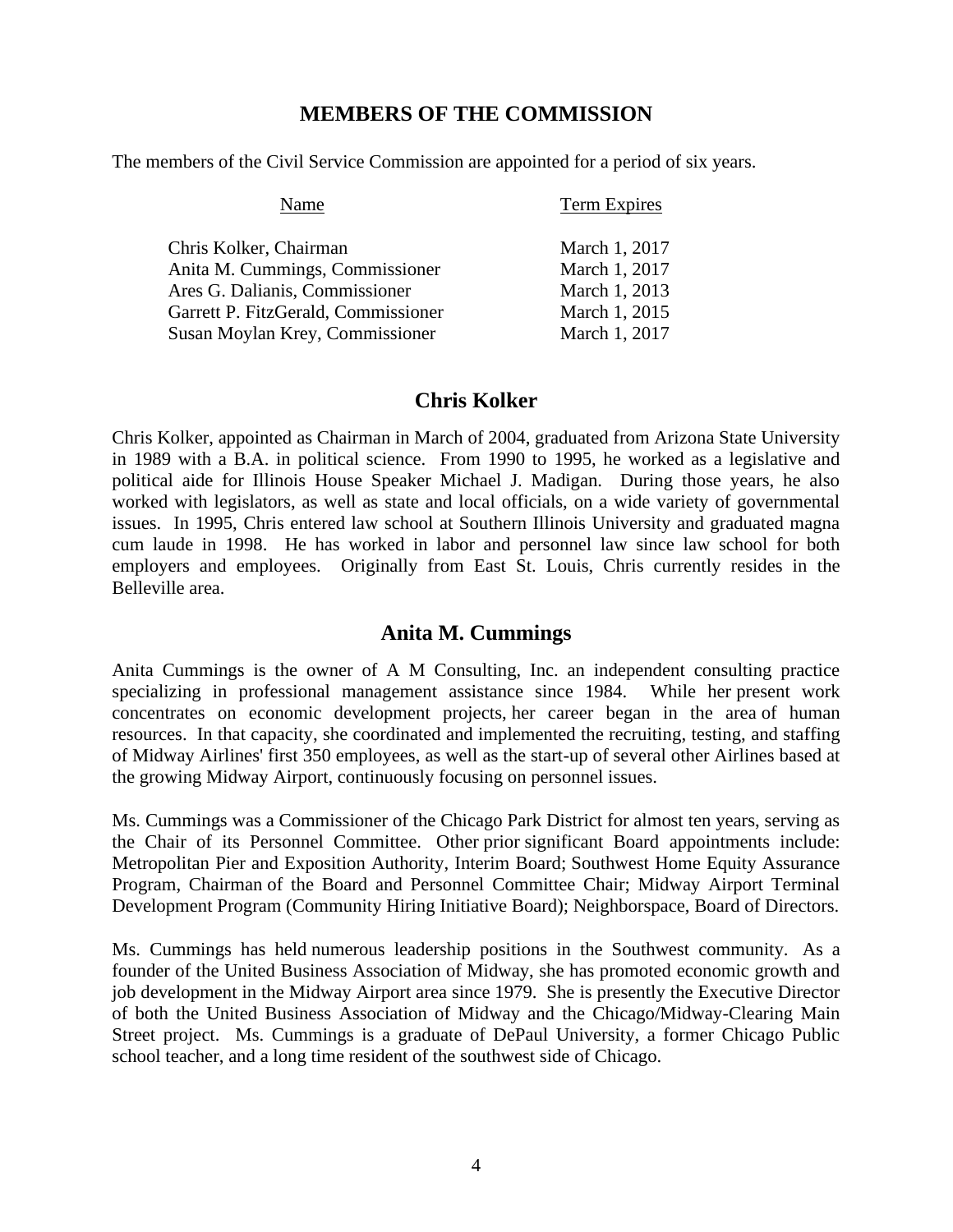#### **Ares G. Dalianis**

Ares G. Dalianis is a partner at the law firm of Franczek Radelet P.C. in Chicago where he practices in the areas of education law, real property taxation and assessment appeals, employment and personnel law, real estate, and general corporate representation for school districts and other units of local government. Ares is AV Peer Review Rated, Martindale-Hubbell's highest peer recognition for ethical standards and legal ability.

Ares has previously served as the Deputy Supervisor of the Cook County State's Attorney's Office Real Estate Tax Section and as an Assistant State's Attorney in Lake County, Illinois. He was a member of his local Board of Education. He earned both his undergraduate and law degrees from the University of Illinois at Urbana-Champaign and has completed the Chicago Management Institute at the University of Chicago Booth School of Business. Ares was appointed to the Commission in March of 2007.

#### **Garrett P. FitzGerald**

Garrett P. FitzGerald is the Executive Director of the Northcenter Chamber of Commerce and the Chief Executive Officer of the Northwest Community Corporation. Both are non-profit corporations developing business districts and communities in Illinois.

Garrett currently serves as a Board Member and was the past Treasurer at Neumann Family Services. He also was the  $4<sup>th</sup>$  Congressional District Representative on the Citizens Utility Board. Garrett previously served as an elected member of A.G. Bell Elementary School's Local School Council and on St. Benedict High School's Board. Prior to entering the non-profit field Garrett FitzGerald worked for the Chicago City Council and the Cook County Board of Commissioners. His diverse background has exposed him to many issues in the field of public employment. Garrett and his family reside on the Northwest side of Chicago.

#### **Susan Moylan Krey**

Susan was born in Chicago and attended Northeastern Illinois University. Attending Oakton Community College to obtain her real estate license, she has been a Realtor/Broker since 1989. She was elected Maine Township Collector in 2005, appointed Maine Township Trustee in 2007, and elected Township Trustee in 2009. Also since 2009, she has served on the Des Plaines Library Board of Trustees as Vice-President. While in these positions, Susan has participated in numerous personnel matters impacting public employees.

Active in the community, Susan has been the Coordinator for her Township's National Night Out Against Crime and a liaison to the Township's Neighborhood Watch. She helped establish the Sgt. Karan Ladar Memorial Good Citizen Award in 2010. Along with her husband, Kevin, she now resides in Des Plaines. They have five children and twelve grandchildren, all of whom live in the State of Illinois.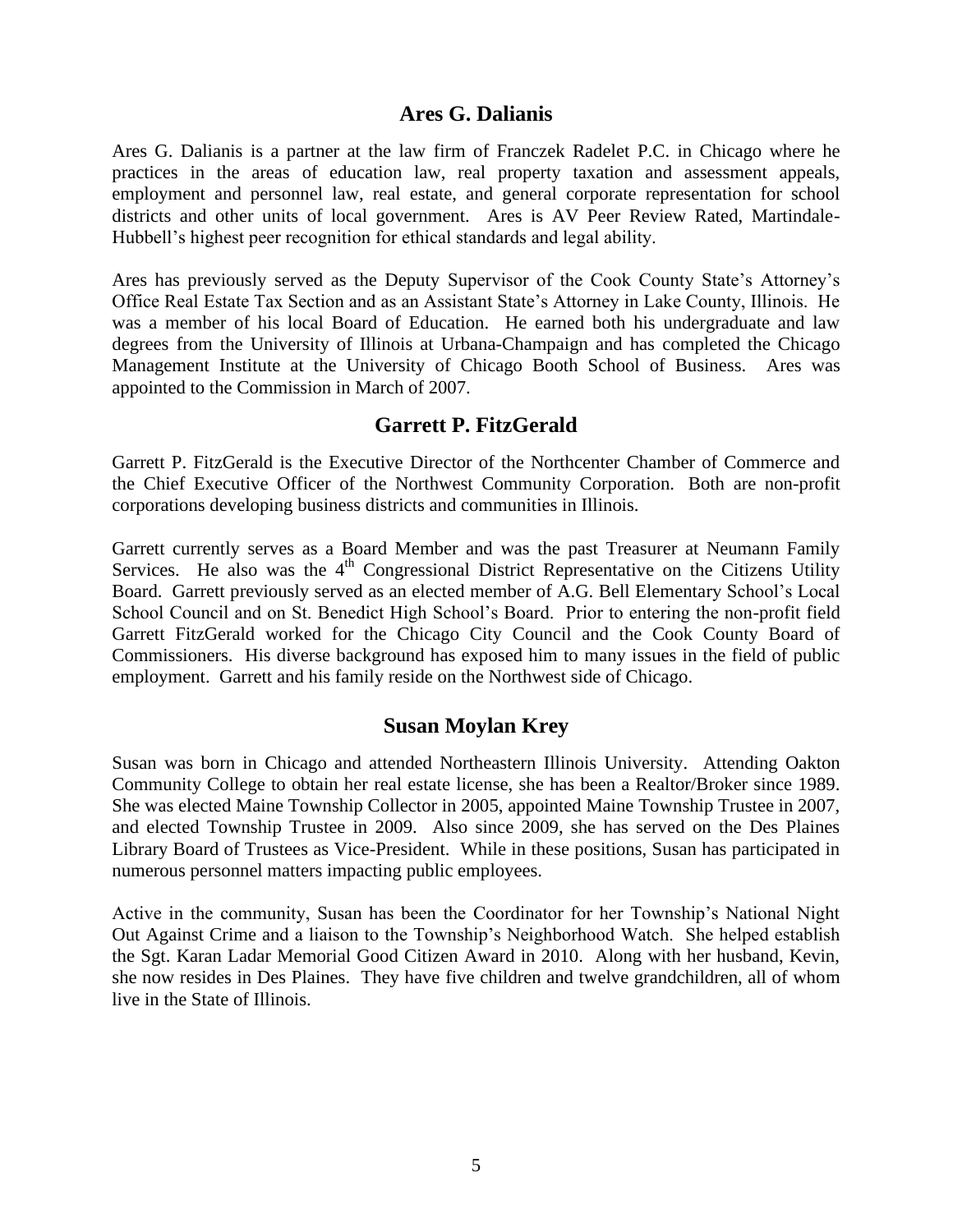#### **OVERVIEW**

The Civil Service Commission began the year with an approved budget of \$302,789. This represented an 18% decrease from the Commission's request which was slightly less than the previous year's appropriation. Due to this drastic reduction, the Commission was forced to proceed with a layoff plan for one of its four employees. Fortunately, a reallocation was passed on December 19, 2011 which increased the appropriation to \$354,789, allowing the layoff plan to be rescinded.

Even with the reallocation, this represented a 4% decrease from the previous year's appropriation. As a result, expenditures were closely monitored throughout the year. Any purchase that could be deferred, was. Thanks to a series of appropriation transfers late in the fiscal year, the Commission was able to meet its fiscal obligations and lapsed \$301.50 back to the State (compared to \$28,783.28 the previous fiscal year, \$20,561 of which was attributable to the mandatory furlough day program).

The Commission has prudently managed its appropriation. It has reduced its requested appropriation in seven of the last ten years. Overall, it has reduced its appropriation almost 22% over the last ten years. The Commission has continued to meet its statutory responsibilities and service a caseload that has remained constant throughout this period of time.

The passage of HB2972 on August 26, 2011 led to a number of personnel changes on the Commission.

Commissioners Barbara J. Peterson, Raymond W. Ewell and Betty A. Bukraba concluded a combined 30 years of commendable service to the Civil Service Commission. At its December 16, 2011 meeting the Commission passed a resolution of appreciation for their service to the Commission.

Governor Pat Quinn made the following new appointments to the Civil Service Commission during the fiscal year:

Garrett P. FitzGerald on October 28, 2011 for a term that expires on March 1, 2015 Susan Moylan Krey on October 28, 2011 for a term that expires on March 1, 2017 Anita M. Cummings on March 12, 2012 for a term that expires on March 1, 2017

The Commission's internal Personnel Policy was updated and reissued effective May 16, 2012.

The Auditor General conducted its bi-annual compliance audit for fiscal years 2010 and 2011. The Commission is again pleased to report that there were no findings as a result of their extensive review.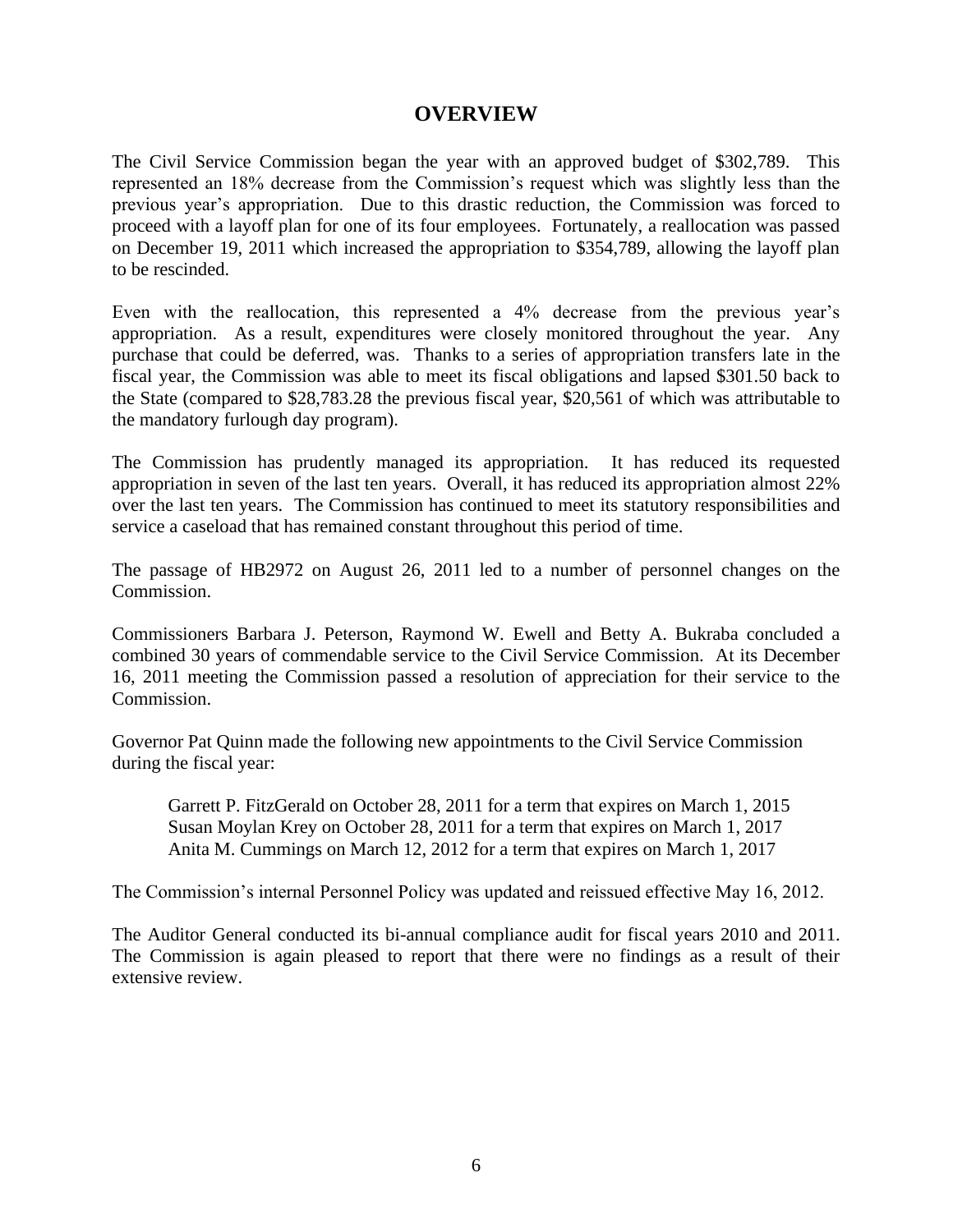# **DUTIES OF THE COMMISSION**

Guided by merit philosophy, the members of the Commission and its staff carry out the following statutory responsibilities:

- 1. To approve or disapprove personnel rules or their amendments promulgated and submitted by the Director of Central Management Services.
- 2. To approve the classification plan submitted by the Director of Central Management Services, and approve proposals for new or amended class specifications and for the abolition of existing classes under the classification plan.
- 3. Upon recommendation of the Director of Central Management Services, the Commission approves the exemption from Jurisdiction B of those positions which in its judgment bear principal administrative responsibility for the determination or implementation of policy.
- 4. Upon identification of instances of noncompliance, the Commission is responsible for ensuring the enforcement of the Personnel Code and Rules through the issuance of directives for compliance.
- 5. For certified employees who are discharged, suspended for more than 30 days in a twelve-month period, or demoted, the Commission hears and determines the written charges and renders decisions which are binding upon the employing agency.
- 6. The Commission hears appeals by certified employees who are involuntarily transferred from one geographical area to another, or who question the allocation of their position under the classification plan.
- 7. The Commission hears or conducts an investigation of layoff appeals by certified employees where the basis of the appeal is that provisions of the Personnel Code or Rules have been violated.

During fiscal year 2012, the Commission was active in these areas as the following detailed report indicates.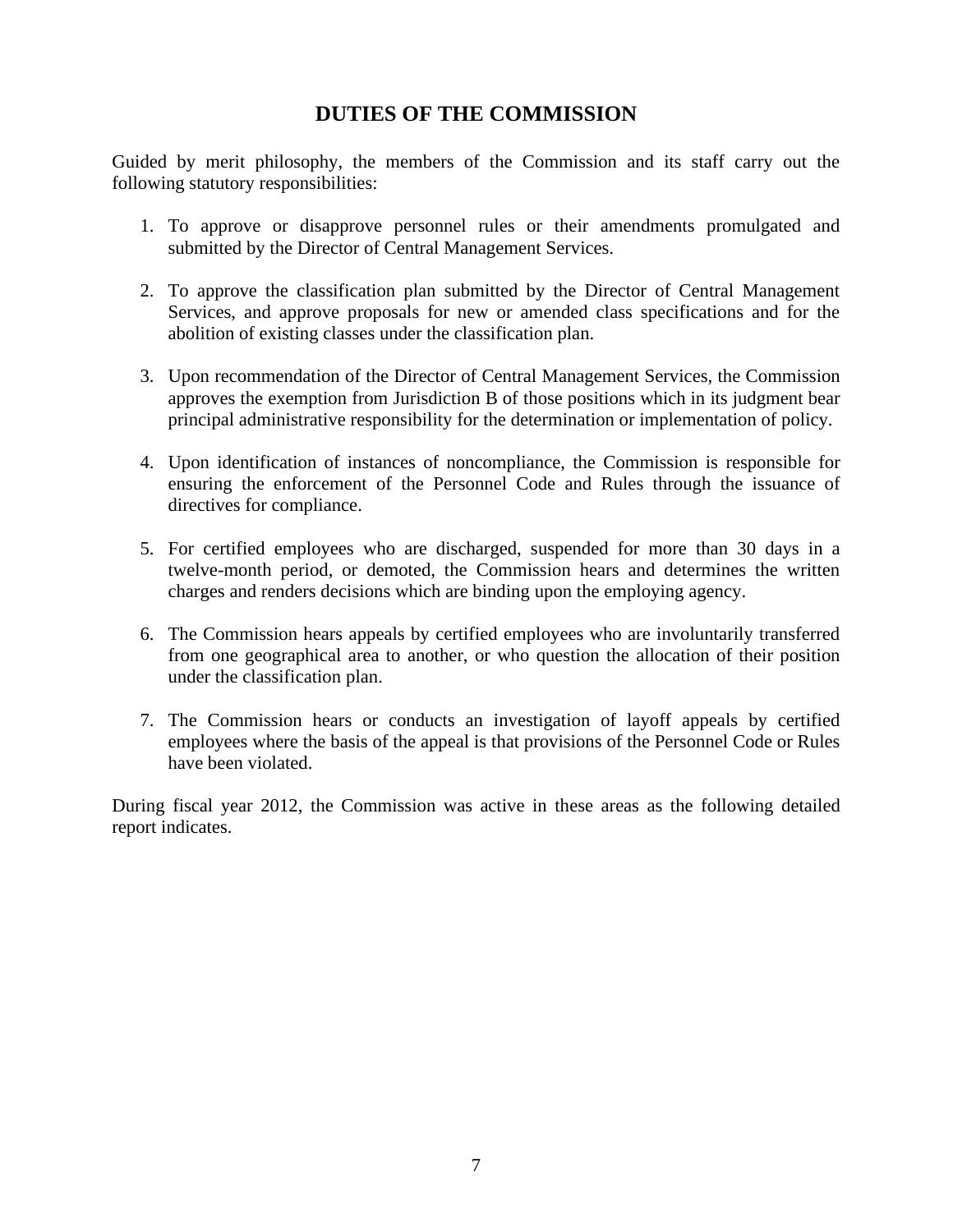### **(1) REVIEW OF PERSONNEL RULES**

The drafters of the Personnel Code envisioned broad enabling statutes giving the Director of Central Management Services extensive discretion to implement the provisions of the Code through the promulgation of rules. As a check and balance to this power, the Director is to submit proposed rules and/or amendments to the Commission, and the Commission has the authority to disapprove them. During fiscal year 2012, the Director of Central Management Services submitted proposed amendments to four sections of the Personnel Rules as follows:

- Section 2650.10, SECA Advisory Board
- Section 302.30, Veterans' Preference
- Section 303.165 et seq., Family Military Leave Act, Civil Air Patrol Leave, and Disaster Service Leave with Pay
- Section 305.290, Extensions of Jurisdiction

After consideration, the Commission concurred with these amendments.

# **(2) CLASS SPECIFICATIONS**

A sound system of position classification is essential to carry out the objectives of a merit personnel system. The classification plan establishes the basis for ensuring that employees performing work of the same nature, level of difficulty and complexity are paid within the same salary range, dependent on length of service and excellence of performance. The specifications further set forth the legal requirements for selection of those who desire to enter state service and the promotion of present employees who seek advancement within the career system. So that personnel decisions can be based upon the factual basis of existing assignments, the position classification system identifies the duties performed and responsibilities assigned by individual employees.

The Commission has the responsibility of approving all amendments to the classification plan including class specifications. During fiscal year 2012, the Commission reviewed and acted on 19 amendments to the classification plan

|  |  | <b>Revised Classes Approved:</b> |  |
|--|--|----------------------------------|--|
|--|--|----------------------------------|--|

Classifications Abolished: 2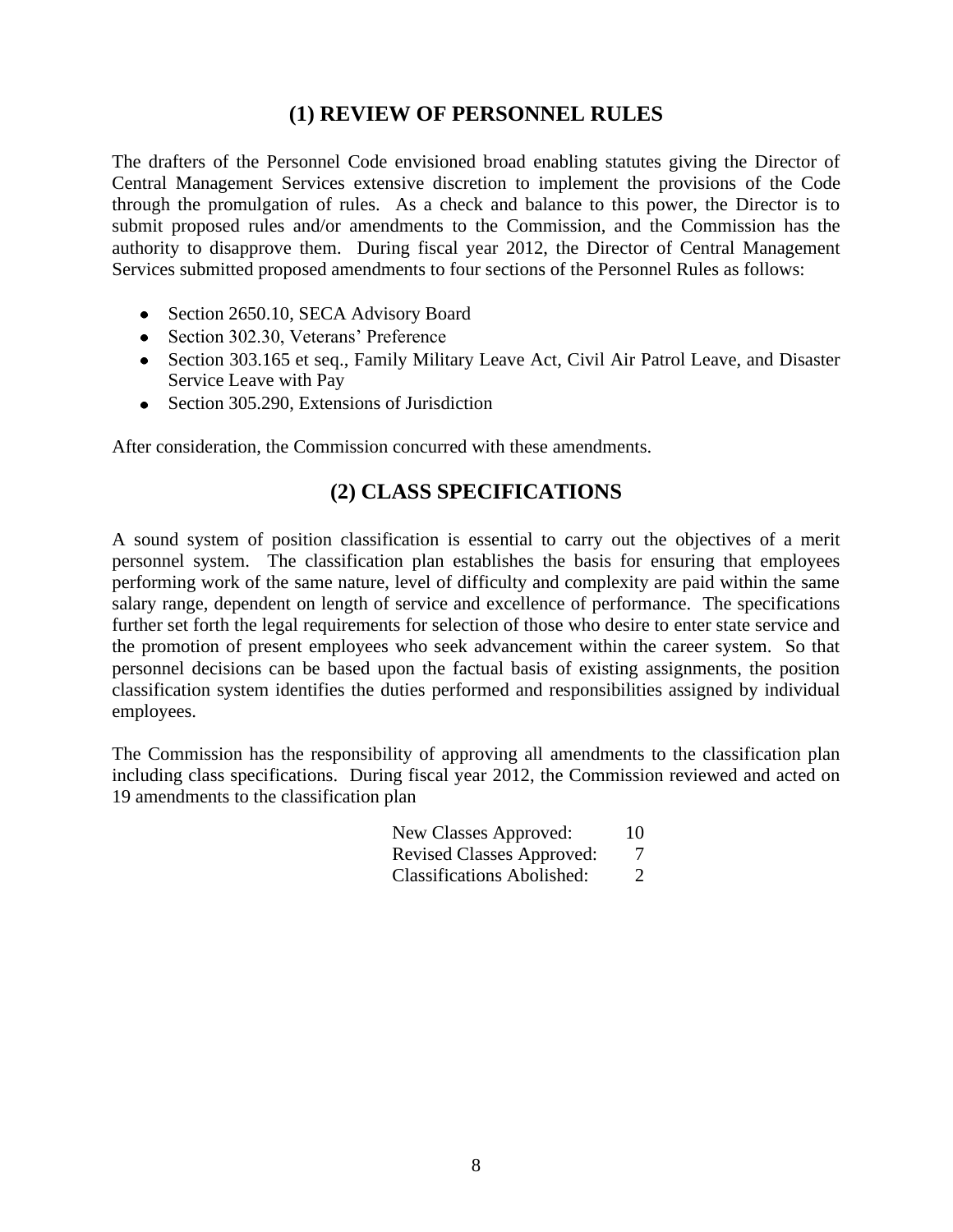# **(3) EXEMPTIONS OF PRINCIPAL POLICY POSITIONS**

A long-standing significant issue in merit systems is the determination of those positions which should be subject to appointment and dismissal at the discretion of the administration. In the Personnel Code, the legislature specifically provided for most major exemptions, such as those for all positions in the legislative and judicial branches, of directors and assistant directors of executive agencies, and of members of boards and commissions. In positions below the director, assistant director, board or commission level, the legislature chose to grant the Director of Central Management Services and the Civil Service Commission joint authority to exempt positions from Jurisdiction B of the Personnel Code. Under this provision, agencies request and the Director of Central Management Services issues a recommendation as to whether positions that bear principal administrative responsibility for the determination of policy or principal responsibility for the implementation of policy should be exempted. This recommendation is then submitted to the Civil Service Commission for approval. The impact upon the merit system of decisions made with respect to the exemption of positions from these provisions of the Personnel Code is obvious.

The Commission acts by approving or denying exemption requests recommended by the Director. Clarifications of these positions are evaluated to ensure that only positions that continue to qualify for exemption remain exempt. The Commission received a total of 46 exemption requests in fiscal year 2012. Of those, 40 were granted exemption (six of those were granted for periods ranging from six months to two years) two were denied and four were withdrawn.

There were a total of 51 4d(3) exempt positions that were considered for rescission of exemption for various reasons, including extended vacancies, Lottery privatization, and Public Act 96-795 pertaining to Purchasing. Of those 51 positions, 12 had their exemptions rescinded and 39 of the proposed rescissions were denied (not rescinded).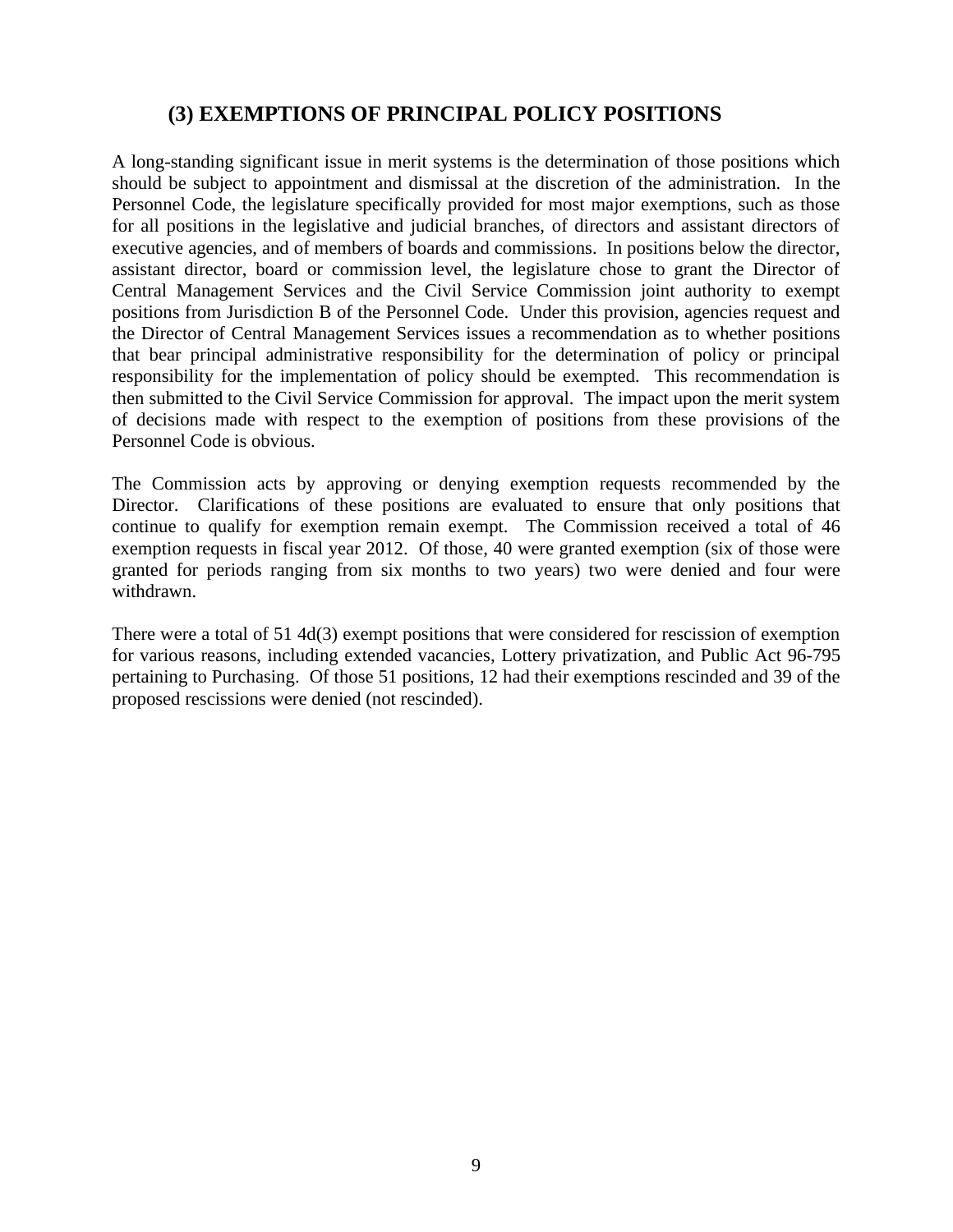# REPORT ON EXEMPT POSITIONS AT JUNE 30, 2012<sup>1</sup>

|               | Total     | Number of Exempt |
|---------------|-----------|------------------|
| <u>Agency</u> | Employees | Positions        |
|               |           |                  |
|               |           |                  |
|               |           |                  |
|               |           |                  |
|               |           |                  |
|               |           |                  |
|               |           |                  |
|               |           |                  |
|               |           |                  |
|               |           |                  |
|               |           |                  |
|               |           |                  |
|               |           |                  |
|               |           |                  |
|               |           |                  |
|               |           |                  |
|               |           |                  |
|               |           |                  |
|               |           |                  |
|               |           |                  |
|               |           |                  |
|               |           |                  |
|               |           |                  |
|               |           |                  |
|               |           |                  |
|               |           |                  |
|               |           |                  |
|               |           |                  |
|               |           |                  |
|               |           |                  |
|               |           |                  |
|               |           |                  |
|               |           |                  |
|               |           |                  |
|               |           |                  |
|               |           |                  |
|               |           |                  |
|               |           |                  |
|               |           |                  |
|               |           |                  |
|               |           |                  |
|               |           |                  |
|               |           |                  |
|               |           |                  |
|               |           |                  |
|               |           |                  |
|               |           |                  |
|               |           |                  |
|               |           |                  |
|               |           |                  |
|               |           |                  |
|               |           |                  |
|               |           |                  |

<sup>&</sup>lt;sup>1</sup> This report is generated by the Illinois Department of Central Management Services.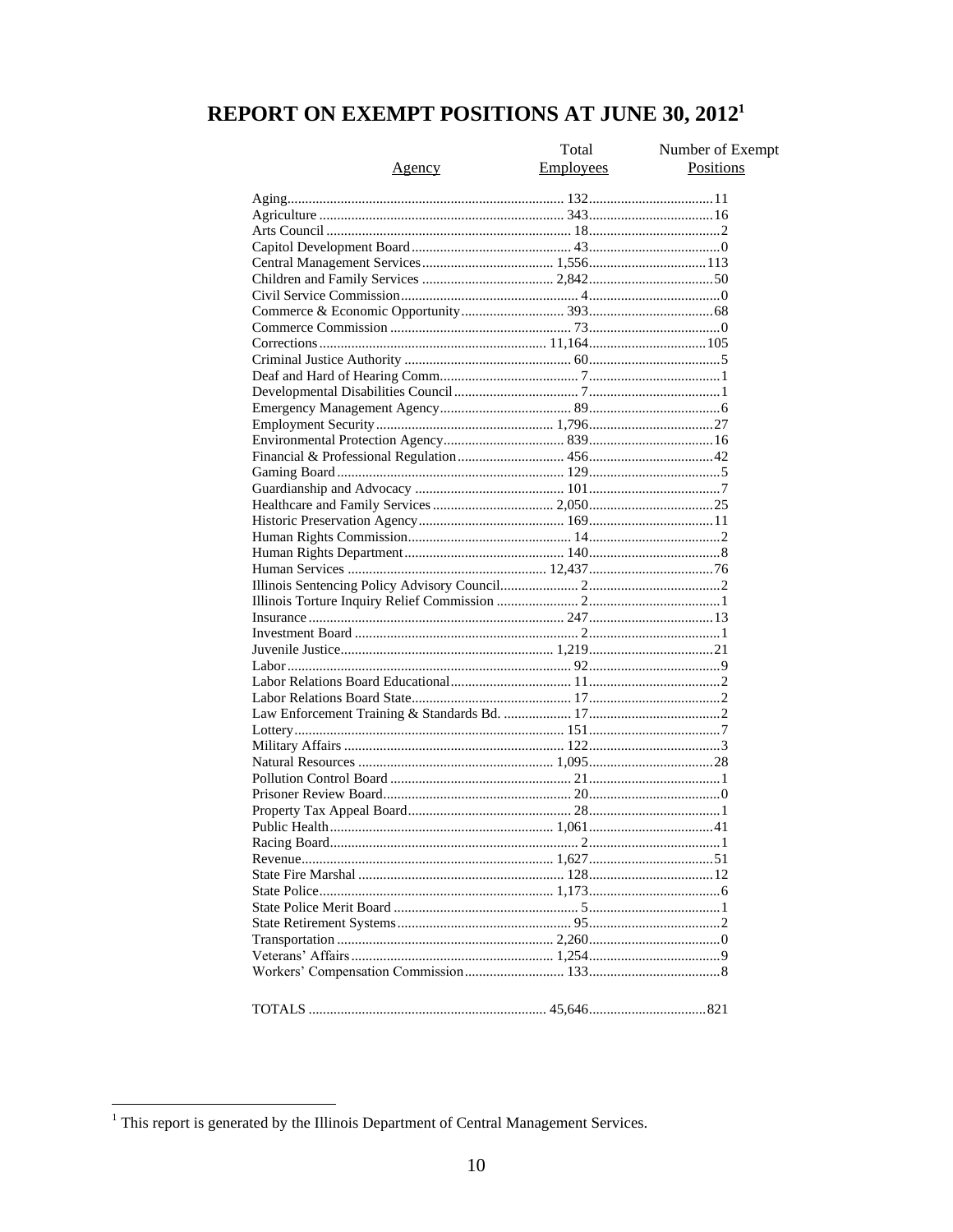# **EXEMPTION ACTIVITY BY AGENCY**

| Aging                                 | 1 exemption granted                                                                                                                                         |
|---------------------------------------|-------------------------------------------------------------------------------------------------------------------------------------------------------------|
| Agriculture                           | 1 exemption granted                                                                                                                                         |
| <b>Capital Development Board</b>      | 1 exemption request withdrawn                                                                                                                               |
| <b>Central Management Services</b>    | 2 exempt positions abolished<br>2 exemptions granted<br>1 exemption rescinded<br>17 exemption rescissions denied<br>1 exemption request withdrawn           |
| <b>Children and Family Services</b>   | 2 exemptions denied<br>2 exemptions granted<br>1 exemption rescinded                                                                                        |
| Commerce and Economic Opportunity     | 2 exempt positions abolished<br>1 exemption granted<br>1 exemption granted for 12 months<br>5 exemption rescissions denied<br>1 exemption request withdrawn |
| Corrections                           | 2 exempt positions abolished<br>2 exemptions granted<br>7 exemption rescissions denied                                                                      |
| <b>Emergency Management Agency</b>    | 2 exemptions granted for 6 months<br>1 exemption request withdrawn                                                                                          |
| <b>Employment Security</b>            | 4 exempt positions abolished<br>2 exemptions granted                                                                                                        |
| Financial and Professional Regulation | 1 exemption granted                                                                                                                                         |
| <b>Healthcare and Family Services</b> | 2 exemptions rescinded                                                                                                                                      |
| <b>Historic Preservation Agency</b>   | 1 exempt position abolished<br>4 exemptions granted<br>1 exemption rescinded                                                                                |
| <b>Human Services</b>                 | 2 exemptions granted<br>2 exemptions rescinded<br>2 exemption rescissions denied                                                                            |
| Insurance                             | 1 exemption granted<br>1 exemption granted for 2 years                                                                                                      |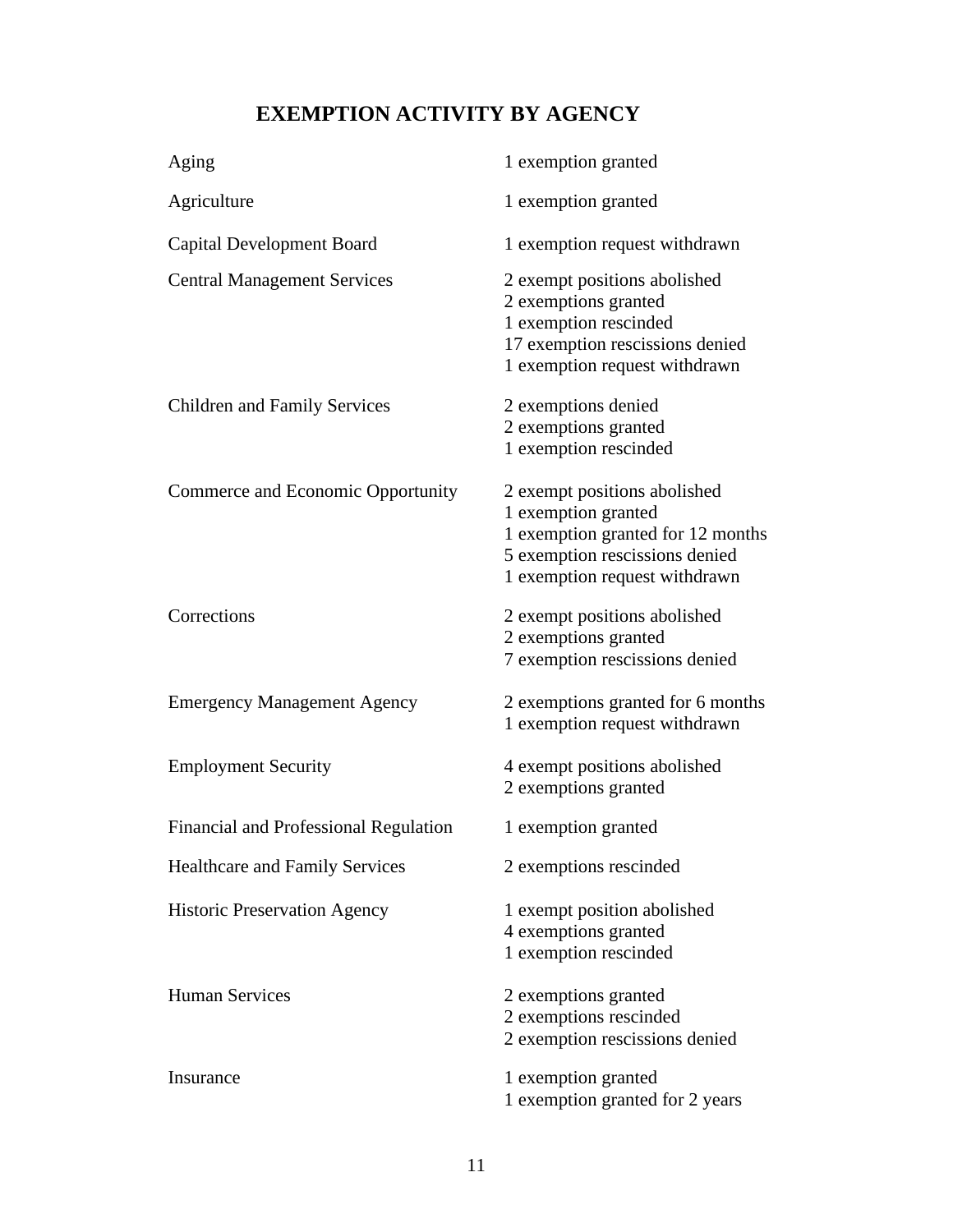| Juvenile Justice                 | 1 exemption granted<br>5 exemption rescissions denied                                                                                             |
|----------------------------------|---------------------------------------------------------------------------------------------------------------------------------------------------|
| Labor                            | 4 exemptions granted                                                                                                                              |
| Lottery                          | 4 exempt positions abolished<br>4 exemptions granted                                                                                              |
| <b>Natural Resources</b>         | 1 exemption granted<br>1 exemption rescinded                                                                                                      |
| Power Agency                     | 2 exempt positions abolished                                                                                                                      |
| <b>Public Health</b>             | 1 exempt position abolished                                                                                                                       |
| Racing Board                     | 1 exemption granted                                                                                                                               |
| Revenue                          | 1 exempt position abolished<br>1 exemption granted<br>2 exemptions granted for 2 years<br>3 exemptions rescinded<br>1 exemption rescission denied |
| <b>State Police</b>              | 1 exempt position abolished<br>2 exemptions granted<br>1 exemption rescinded                                                                      |
| Veterans' Affairs                | 1 exemption granted                                                                                                                               |
| Workers' Compensation Commission | 2 exemption rescissions denied                                                                                                                    |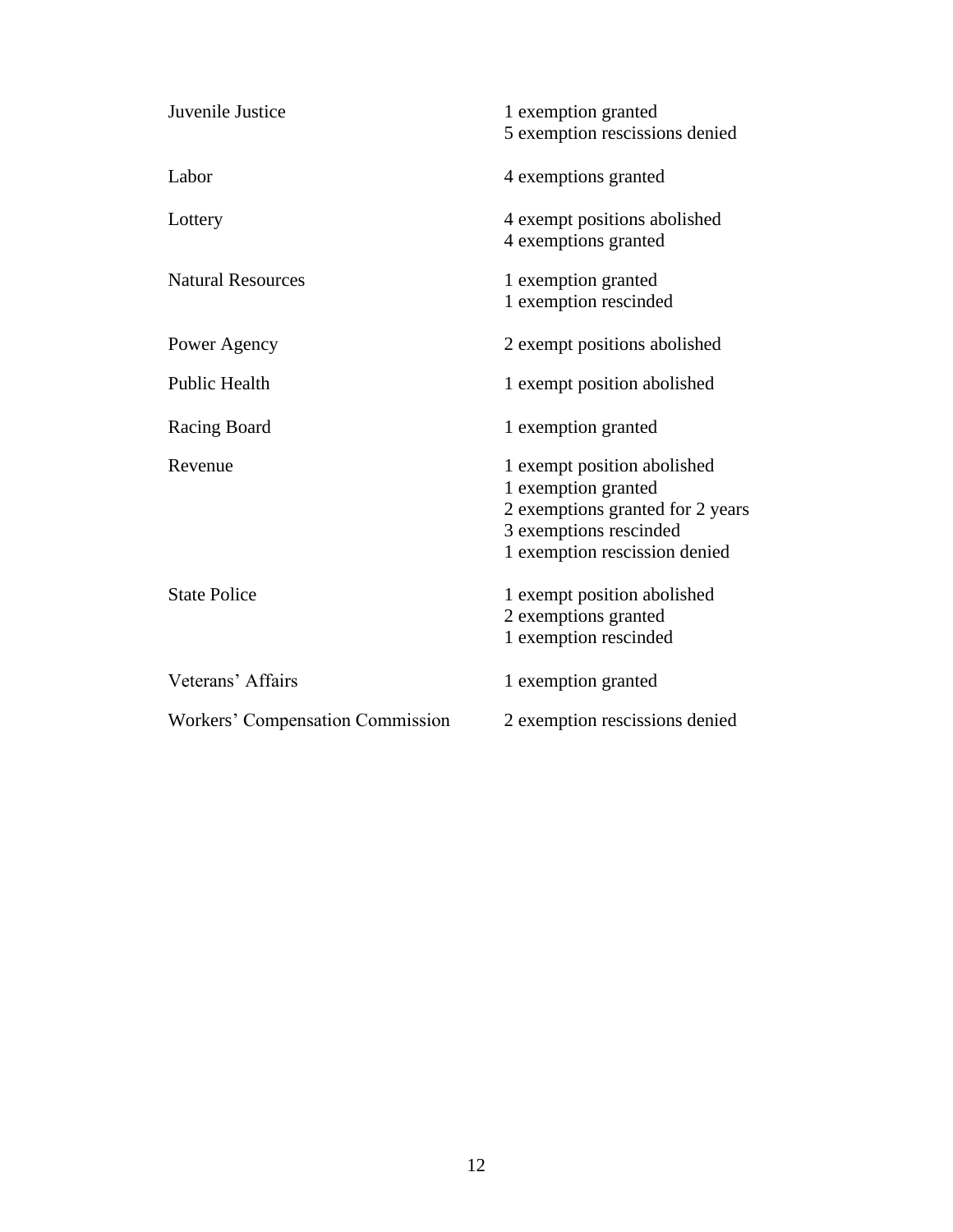# **TECHNICAL ACTIONS BY THE COMMISSION**

|                                         | FY 08       | FY 09           | <b>FY 10</b>   | <b>FY 11</b>     | FY 12          |
|-----------------------------------------|-------------|-----------------|----------------|------------------|----------------|
| <b>Class Specifications</b>             |             |                 |                |                  |                |
| <b>Revisions Not Approved</b>           | 0           | $\theta$        | 0              | 1                | $\theta$       |
| New Classes Approved                    | 24          | 9               | 12             | 5                | 10             |
| <b>Revised Classes Approved</b>         | 12          | 15              | 27             | 8                | 7              |
| <b>Abolished Classes Approved</b>       | 6           | $\underline{6}$ | $\overline{0}$ | $\boldsymbol{0}$ | $\frac{2}{2}$  |
| <b>TOTALS</b>                           | 42          | 30              | $\frac{39}{2}$ | 14               | 19             |
| 4d(3) Exemptions                        |             |                 |                |                  |                |
| <b>Exemption Requests Granted</b>       | 65          | 30              | 30             | 52               | 40             |
| <b>Exemption Requests Denied</b>        | 8           | 1               | $\Omega$       | 8                | $\overline{2}$ |
| <b>Exemption Requests Withdrawn</b>     | 5           | 8               | 4              | $\theta$         | $\overline{4}$ |
| <b>Exemptions Rescinded</b>             | 22          | $\theta$        | 46             | 18               | 12             |
| <b>Exemption Rescissions Denied</b>     | 24          | $\overline{0}$  | 41             | 30               | 39             |
| Exempt Positions Abolished <sup>2</sup> |             |                 | <u>19</u>      | $\overline{5}$   | 20             |
| <b>TOTALS</b>                           | 124         | <u>39</u>       | <b>140</b>     | 113              | 117            |
| <b>TOTAL TECHNICAL ACTIONS</b>          | <u> 166</u> | <u>69</u>       | 179            | <u> 127</u>      | 136            |



 $\overline{a}$ 

 $2$  This statistic was added to the annual report as recommended in the Auditor General's Management Audit of Exemptions Granted by the Civil Service Commission.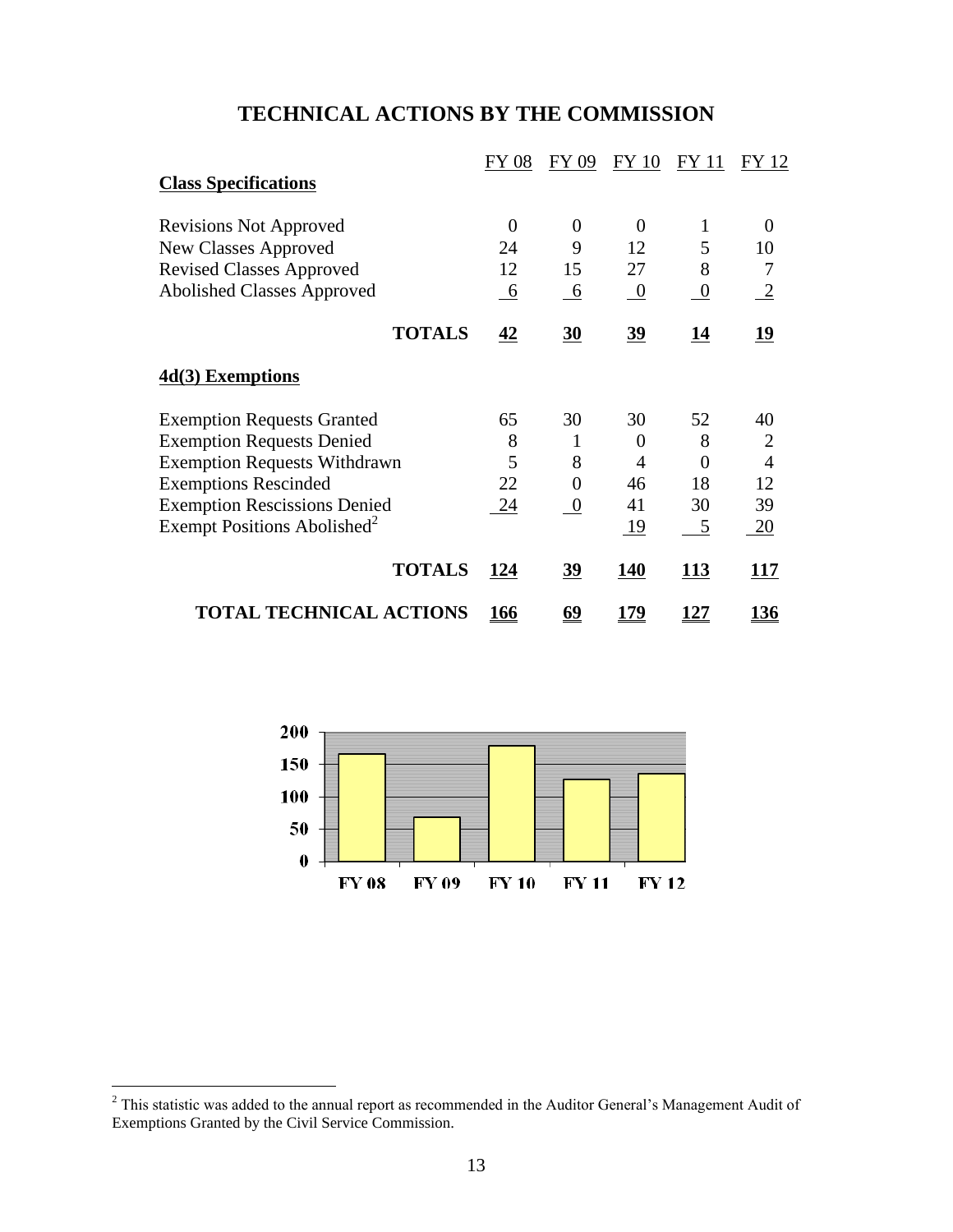# **(4) RULE VIOLATION AND COMPLIANCE ACTIVITY**

A merit system can only be as effective as the people who administer it will permit. Recognizing that pressures exist to circumvent the merit system and to provide a bulwark against the erosion of merit system standards, the legislature placed in the Civil Service Commission the responsibility for ensuring that personnel activities are carried out in compliance with the Personnel Code and Personnel Rules along with the authority to direct compliance where it finds violations.

In carrying out this mandate, the Commission investigates all allegations of noncompliance furnished to the Commission or brought to the attention of its staff to determine whether there was a violation of the statute and/or its implementing rules. There were nine decisions rendered on appeals of Personnel Code and/or Rule violation allegations in fiscal year 2012. One appeal resulted in a finding of violations of Section 301.170 of the Personnel Rules and Sections 310.20 and 310.90(e) of the Pay Plan; five appeals resulted in a finding of no violation; three appeals were dismissed for no jurisdiction because of untimely filing or the doctrine of res judicata. There were three rule violation appeals pending at June 30, 2012.

The Personnel Code also provides for appointments to state service in accordance with the principle of merit and fitness which is determined by the use of examination methods in areas of education, experience, cultural knowledge, capacity, knowledge, manual skill, linguistic ability, character, physical fitness, and psychological fitness. There are occasions, however, where examinations are not feasible and in order to provide flexibility, the Code provides for three types of appointments, which can be made without formal competitive examination. These are emergency, temporary, and provisional appointments, all of which are limited by the Personnel Code.

Emergency appointments shall not exceed 60 days, shall not be renewed and may be made without regard to an eligible list. Notices of selections and terminations shall be reported immediately to the Director of Central Management Services. Temporary appointments may be utilized by persons in positions to perform temporary or seasonal work. No position shall be filled by temporary appointment for more than six months out of any twelve-month period. Provisional appointments may be utilized by persons in positions when there is no appropriate eligible list available. No positions shall be filled by provisional appointment for more than six months out of any twelve month period. The following are the numbers of consecutive nonmerit appointments reported by the Commission in the monthly minutes. These numbers clearly reflect a nexus between the State's declining fiscal condition and a corresponding reduction in non-merit appointments. The Commission's monthly Minutes provide the number by agency.

| July      | 103 | January  | 28 |
|-----------|-----|----------|----|
| August    | 70  | February | 29 |
| September | 76  | March    | 29 |
| October   | 41  | April    | 15 |
| November  | 39  | May      | 14 |
| December  | 28  | June     | 18 |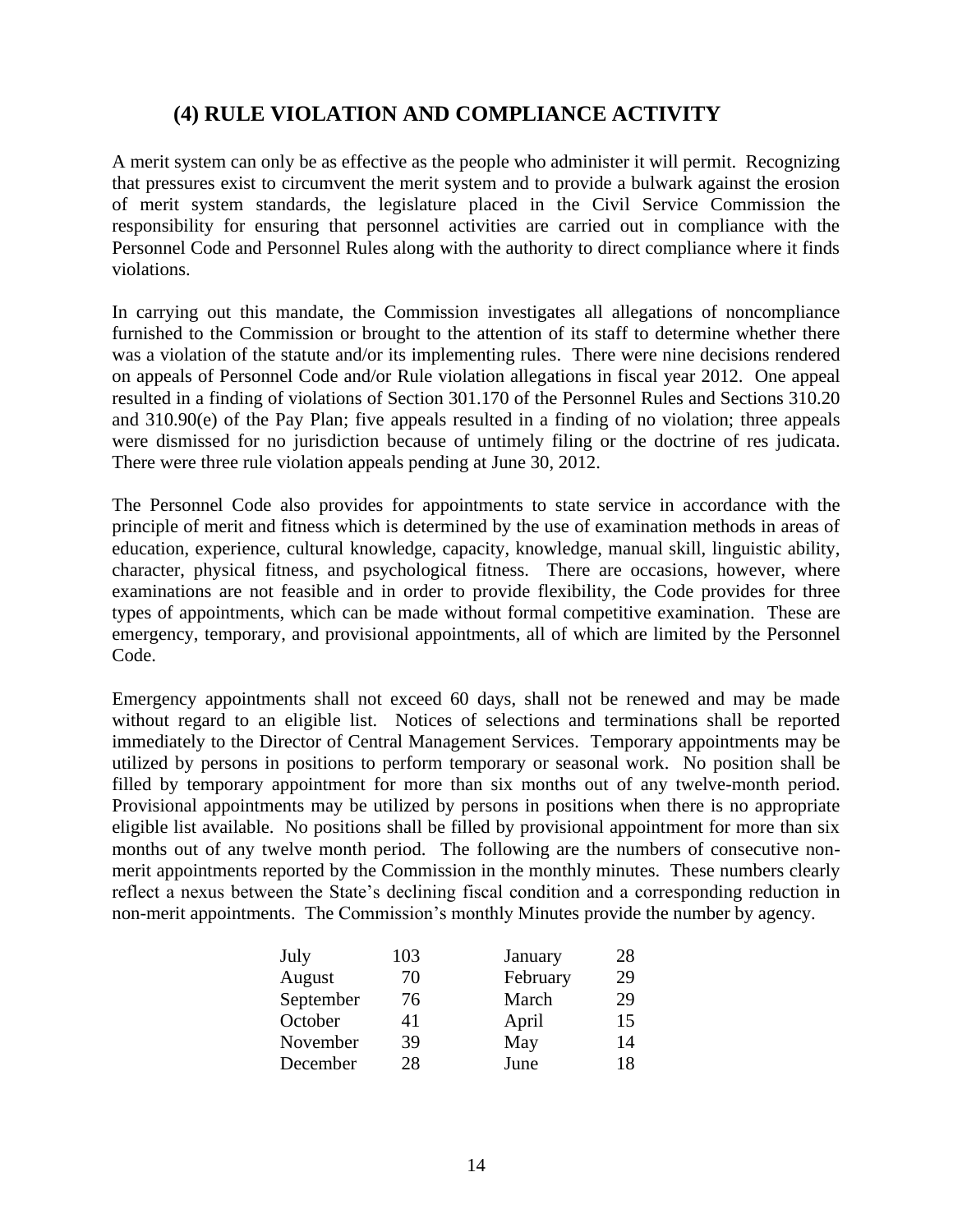The incumbents have been appointed to temporary appointments for more than six months in a twelve-month period or have received a number of non-merit appointments. Although these appointments are not in violation of the Personnel Code or Rules, they are reported for the information of the members of the Commission for purposes of monitoring.

# **(5) APPEALS OF DISCHARGE, SUSPENSION OVER 30 DAYS IN A TWELVE-MONTH PERIOD, AND DEMOTION**

The Civil Service Commission is responsible for conducting hearings on appeals of discharge and suspensions totaling more than 30 days in any twelve-month period, and demotion. The Commission has the power to administer oaths, subpoena witnesses, and compel the production of books and papers in accordance therewith. When an employee receives a written notice of discharge, they may appeal the action to the Commission. The appeal must be filed within 15 days after service of the written notice of discharge. The Commission then schedules a hearing within 30 days. At the hearing, the employee has a right to counsel and may question the witnesses who testify against him under oath. The burden of proof is upon the agency to prove that the employee committed the alleged infractions and that discharge is the appropriate discipline.

In fiscal year 2012, the Commission rendered decisions in 43 discharge appeals. The Commission imposed a suspension instead of discharge in ten appeals, reinstated one employee without suspension, and denied eleven appeals (upheld the discharge). One appeal was dismissed when the employee failed to appear at a scheduled hearing, five appeals were dismissed due to no jurisdiction, and fifteen appeals were withdrawn or settled. There were ten pending discharge appeals at June 30, 2012.

There were five decisions in appeals of suspension over thirty days in a twelve-month period during fiscal year 2012. Two appeals were dismissed because they were withdrawn and two appeals were dismissed when the employee failed to appear at a scheduled hearing. One appeal was denied (the suspension was upheld). At June 30, 2012, there were three pending suspension appeals.

The Commission is also responsible for hearing appeals of employees who have been demoted in their positions. Although this is not an active area, it is important that employees have a right to appeal if they believe they have been unjustly demoted in their position. There was one decision for dismissal when the employee withdrew the demotion appeal. There was one pending demotion appeal at June 30, 2012.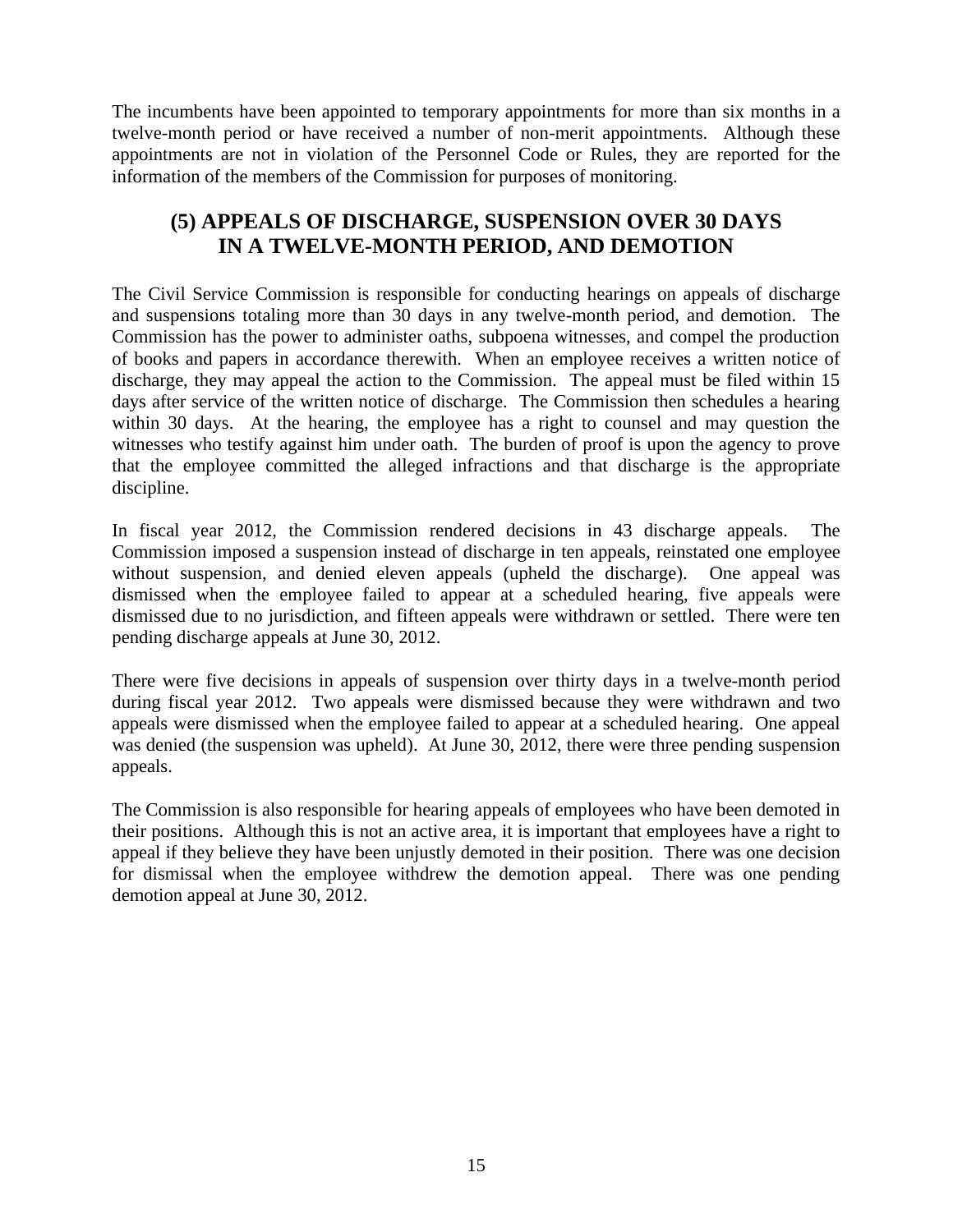# **CHARGES FOR DISCHARGE AND SUSPENSION<sup>3</sup>**

| Failure to follow procedures, regulations, rules or supervisory directives33 |  |
|------------------------------------------------------------------------------|--|
|                                                                              |  |
|                                                                              |  |
|                                                                              |  |
|                                                                              |  |
|                                                                              |  |
|                                                                              |  |
| Total Charges 92                                                             |  |

# **(6) APPEALS OF GEOGRAPHICAL TRANSFER AND ALLOCATION**

Employees who are involuntarily transferred from one geographic area of the state to another may appeal such transfers to the Commission. There were no decisions made during fiscal year 2012. At June 30, 2012 there was one Geographical Transfer appeal pending.

The Commission is also responsible for hearing employees' appeals from decisions of the Director of the Department of Central Management Services where an employee believes that their position is improperly allocated. In allocation appeals, the burden is on the employee to prove the Director of Central Management Services has not properly classified their position. There were no decisions made on allocation appeals during fiscal year 2012 with two pending allocation appeals.

# **(7) APPEALS OF LAYOFF**

The Personnel Rules allow the layoff of certified employees due to lack of funds, material change in duties or organization, lack of work, and the abolition of a position or for any of these reasons. Employees who feel that they have been laid off in violation of the Personnel Code or Rules may, within 15 days following the effective date of layoff, file a written appeal to the Civil Service Commission. The Civil Service Commission is authorized to investigate the allegations made by the employee in the layoff appeal and may conduct a hearing if it is determined that substantial issues of fact or law remain unresolved. When the investigation is complete, a proposal for decision is issued by staff and submitted to the employee and agency. If adopted by the Commission, the decision becomes a final administrative decision. The Commission made no decisions during fiscal year 2012 on layoff appeals. There was one pending layoff appeal at June 30, 2012.

 $\overline{a}$ 

<sup>&</sup>lt;sup>3</sup> The total exceeds the number of employees discharged and suspended because multiple charges were made against some employees.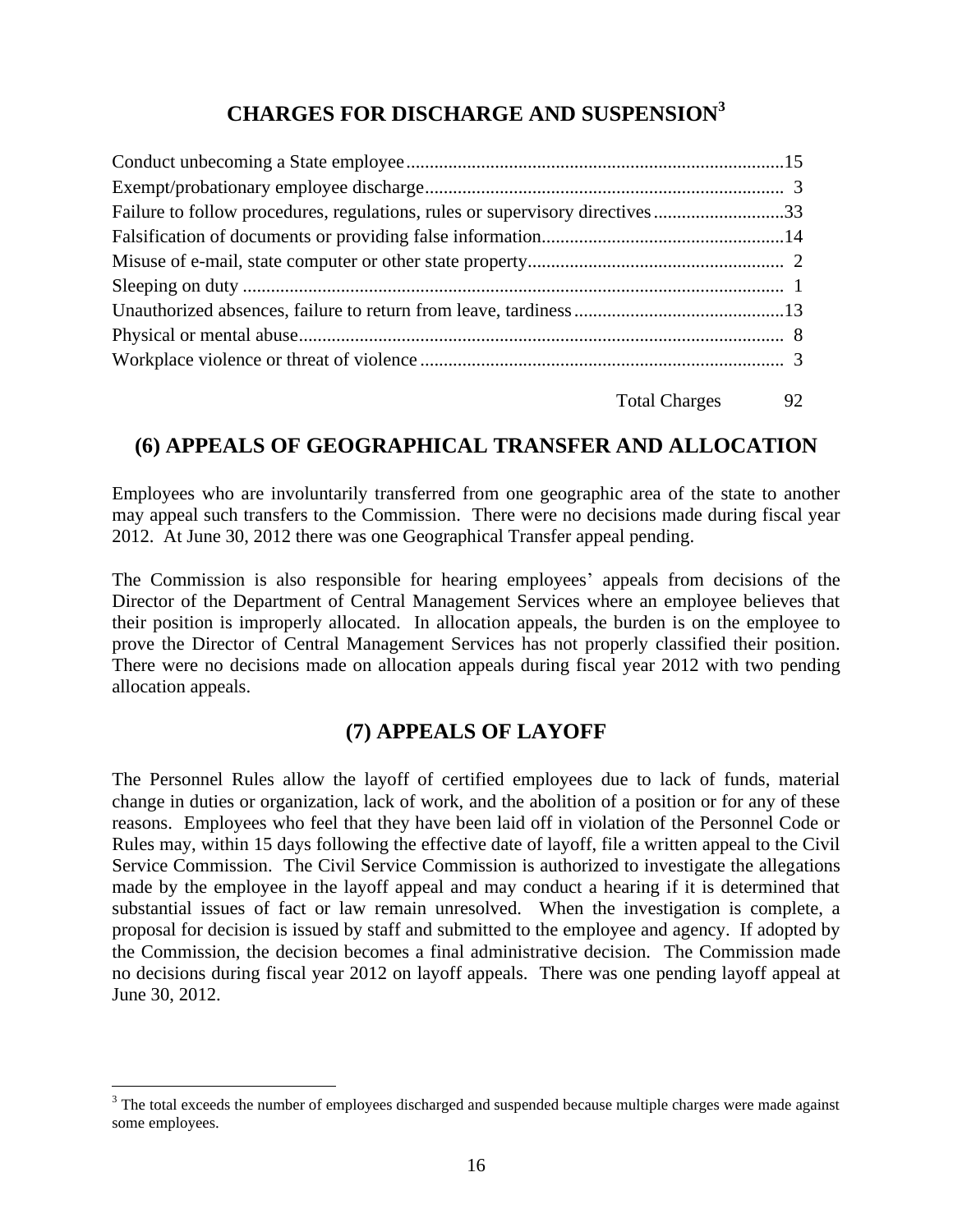#### **DECLARATORY RULING**

The Rules of the Civil Service Commission allow for Declaratory Rulings as to material questions involving the interpretation of the Personnel Code, Personnel Rules, or final orders of the Commission upon petition by interested or effected parties. Declaratory Rulings are only advisory. This is an infrequent action. No requests for Declaratory Ruling were received in fiscal year 2012.

# **APPEALS FILED BY TYPE FOR THE THREE-YEAR PERIOD ENDED JUNE 30, 2012**

|                              | 2010         | 2011              | 2012 |
|------------------------------|--------------|-------------------|------|
| Discharge                    | 43           | 39                | 39   |
| Suspension                   | 2            | 3                 |      |
| Demotion                     | $\mathbf{0}$ |                   | 2    |
| <b>Geographical Transfer</b> | 1            | $\mathbf{\Omega}$ |      |
| Allocation                   | 0            | 0                 | 2    |
| Layoff                       | 3            |                   |      |
| <b>Rule Violation</b>        | 6            | 12                |      |
| <b>Declaratory Ruling</b>    | 0            |                   |      |
| Totals                       | 55           | 55                |      |

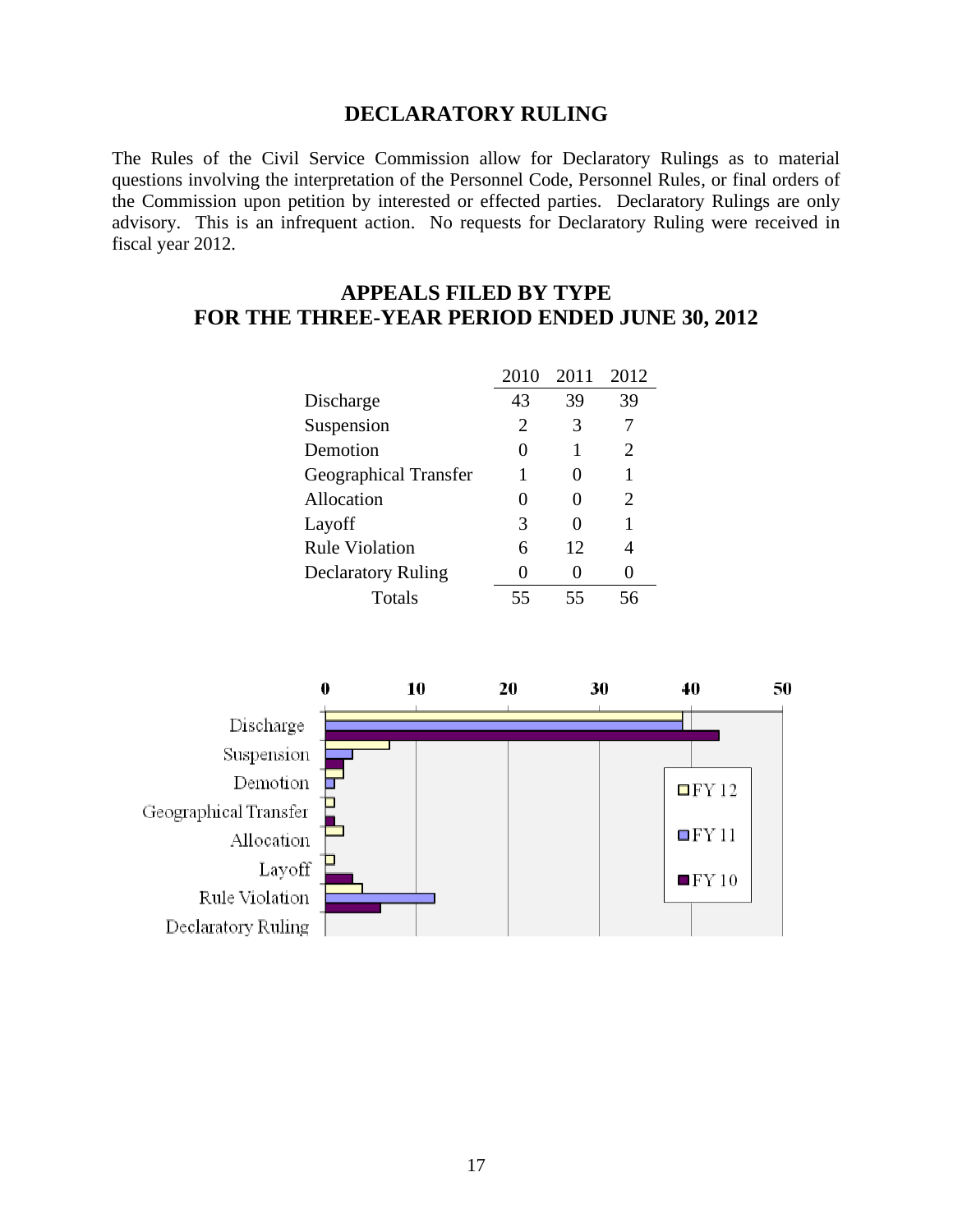#### **ADMINISTRATIVE REVIEW**

Parties that wish to appeal decisions of the Commission may do so in accordance with the provisions of the Administrative Review Law (735 ILCS 5/Article III). The following chart shows the number of appeals filed for each fiscal year as well as the number of Administrative Reviews filed for each fiscal year. For example, if an appeal was filed during fiscal year 2007 and one of the parties filed for Administrative Review during fiscal year 2011, the statistic will be counted for fiscal year 2007.



The following table shows the results and current status of Administrative Reviews that were filed for fiscal years 2007 through 2012. This table shows Administrative Reviews by the year the appeal was filed, not by the year a court decision is ultimately rendered. The total of number of Administrative Review decisions can exceed the total number filed for the same year because decisions by both the Circuit Court and Appellate Court (if the Circuit Court decision was appealed) are counted separately.

Commission upheld in Circuit Court Commission reversed in Circuit Court Commission upheld in Appellate Court Commission reversed in Appellate Court Remanded to Civil Service Commission Pending at June 30, 2012

| 2007                        | 2008           | 2009<br>$\perp$ | 2010 | $\mid$ 2011 | 2012 |
|-----------------------------|----------------|-----------------|------|-------------|------|
| 6                           | 9              | 5               |      |             |      |
|                             |                | $\overline{0}$  | 2    | 0           | 0    |
| 2                           |                | $\overline{2}$  | 0    | 0           | 0    |
|                             |                | 0               |      | 0           | 0    |
| 0                           | $\overline{2}$ | 0               |      | 0           | 0    |
| $\mathcal{D}_{\mathcal{L}}$ | $\overline{2}$ |                 | 5    | 6           | 3    |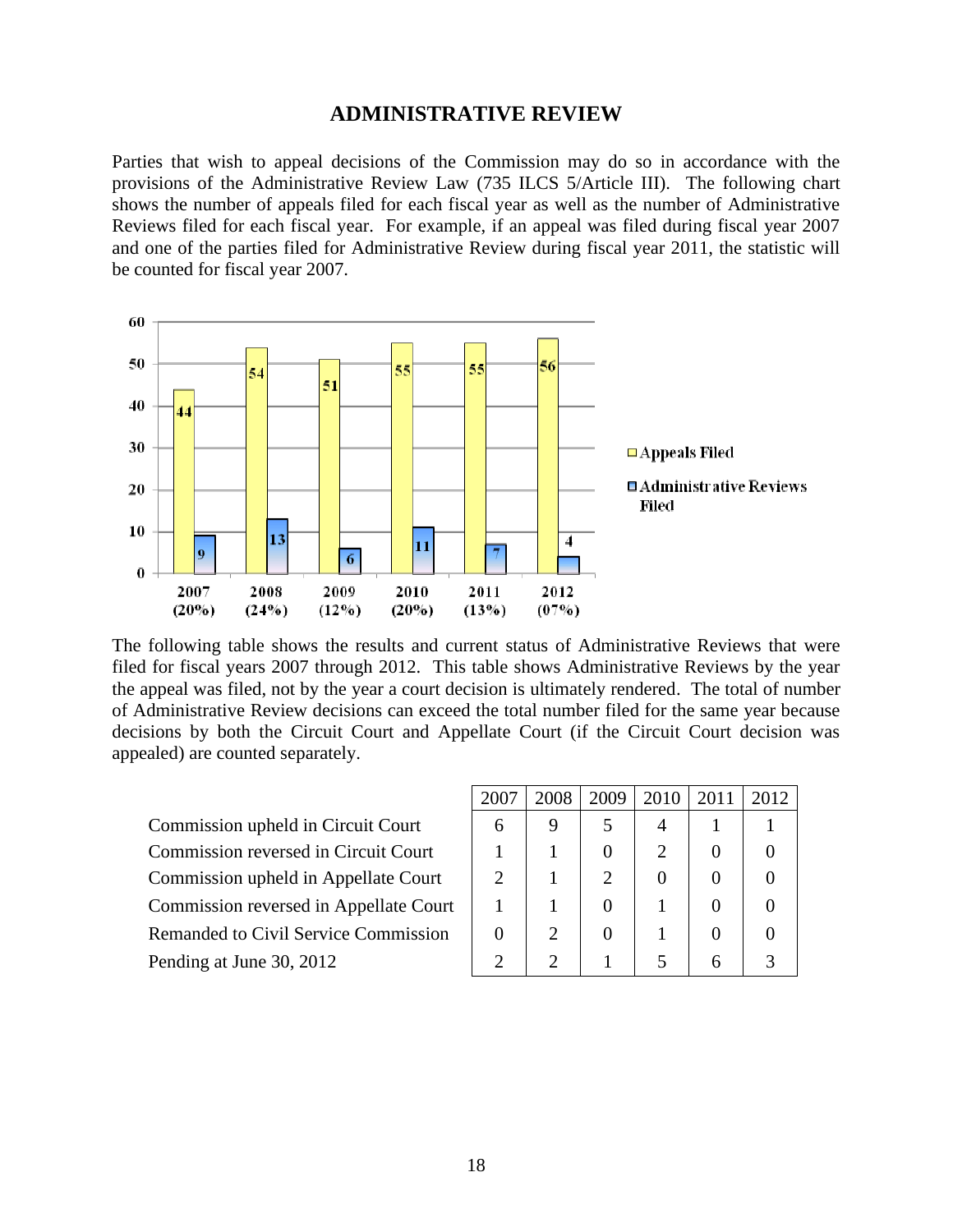# **DECISIONS OF THE COMMISSION**

| A. Substantive Actions by the Commission                           | <b>FY 08</b>     | <b>FY 09</b>     | <b>FY 10</b>     | <b>FY11</b>      | <b>FY 12</b>     |
|--------------------------------------------------------------------|------------------|------------------|------------------|------------------|------------------|
| Appeals granted:                                                   |                  |                  |                  |                  |                  |
| Employees reinstated with suspension                               | 5                | 9                | 10               | 9                | 10               |
| Employees reinstated with no suspension                            | $\boldsymbol{0}$ | 3                | 1                | $\overline{2}$   | $\mathbf{1}$     |
| Layoff appeal granted                                              | $\overline{0}$   | $\boldsymbol{0}$ | $\boldsymbol{0}$ | $\boldsymbol{0}$ | $\boldsymbol{0}$ |
| Rule Violation appeal granted                                      | 1                | 1                | $\overline{2}$   | $\overline{2}$   | 1                |
| Declaratory Ruling granted                                         | $\overline{0}$   | $\mathbf{1}$     | $\overline{0}$   | $\overline{0}$   | $\boldsymbol{0}$ |
| <b>Total</b>                                                       | $6 \overline{6}$ | <u>14</u>        | <u>13</u>        | <u>13</u>        | <u>12</u>        |
| Appeals denied:                                                    |                  |                  |                  |                  |                  |
| Discharge appeal denied                                            | 9                | 7                | 8                | 20               | 11               |
| <b>Position Allocation denied</b>                                  |                  | 4                | $\boldsymbol{0}$ | $\boldsymbol{0}$ | $\boldsymbol{0}$ |
| Layoff appeal denied                                               | $\overline{0}$   | $\overline{0}$   | $\boldsymbol{0}$ | 1                | 0                |
| Geographical Transfer appeal denied                                | $\boldsymbol{0}$ | 0                | $\boldsymbol{0}$ | $\boldsymbol{0}$ | 0                |
| Suspension appeal denied                                           | 1                | 1                | $\mathbf{1}$     | $\boldsymbol{0}$ | 1                |
| Rule Violation appeal denied                                       | $\overline{2}$   | $\boldsymbol{0}$ | $\overline{4}$   | 3                | 5                |
| <b>Declaratory Ruling</b>                                          | $\theta$         | $\overline{0}$   | 1                | $\overline{0}$   | $\overline{0}$   |
| <b>Total</b>                                                       | <u>13</u>        | <u>12</u>        | <u>14</u>        | <u>24</u>        | <u>17</u>        |
| <b>Total Substantive Actions by the Commission</b>                 | 19               | 26               | 27               | 37               | 29               |
| B. Appeals dismissed with no decision on the<br>merits             |                  |                  |                  |                  |                  |
| Discharges                                                         | 18               | 17               | 16               | 17               | 21               |
| Demotions                                                          | 1                | $\mathbf{1}$     | $\overline{0}$   | 1                | 1                |
| Position allocations                                               | 1                | $\boldsymbol{0}$ | $\boldsymbol{0}$ | $\boldsymbol{0}$ | 0                |
| Layoff appeals                                                     | $\boldsymbol{0}$ | $\boldsymbol{0}$ | $\boldsymbol{0}$ | $\mathbf{2}$     | $\boldsymbol{0}$ |
| <b>Geographical Transfers</b>                                      | $\boldsymbol{0}$ | 1                | 6                | $\overline{2}$   | $\boldsymbol{0}$ |
| Suspensions                                                        | 4                | $\boldsymbol{0}$ |                  | $\overline{4}$   | 4                |
| <b>Rule Violations</b>                                             | 3                | $\mathbf{1}$     | $\overline{4}$   | 4                | 3                |
| <b>Total</b>                                                       | 27               | 20               | 27               | $\underline{30}$ | $\underline{29}$ |
| C. Appeals Pending at end of Fiscal Year                           | 29               | 35               | 36               | 23               | 21               |
| D. Total Appeals Closed or Pending at end of<br><b>Fiscal Year</b> | 75               | 81               | 90               | 90               | 79               |

 4 Includes appeals dismissed due to granting Motions to Dismiss, settlement, withdrawal, default (failure to appear or failure to respond to Commission inquiry) or lack of jurisdiction.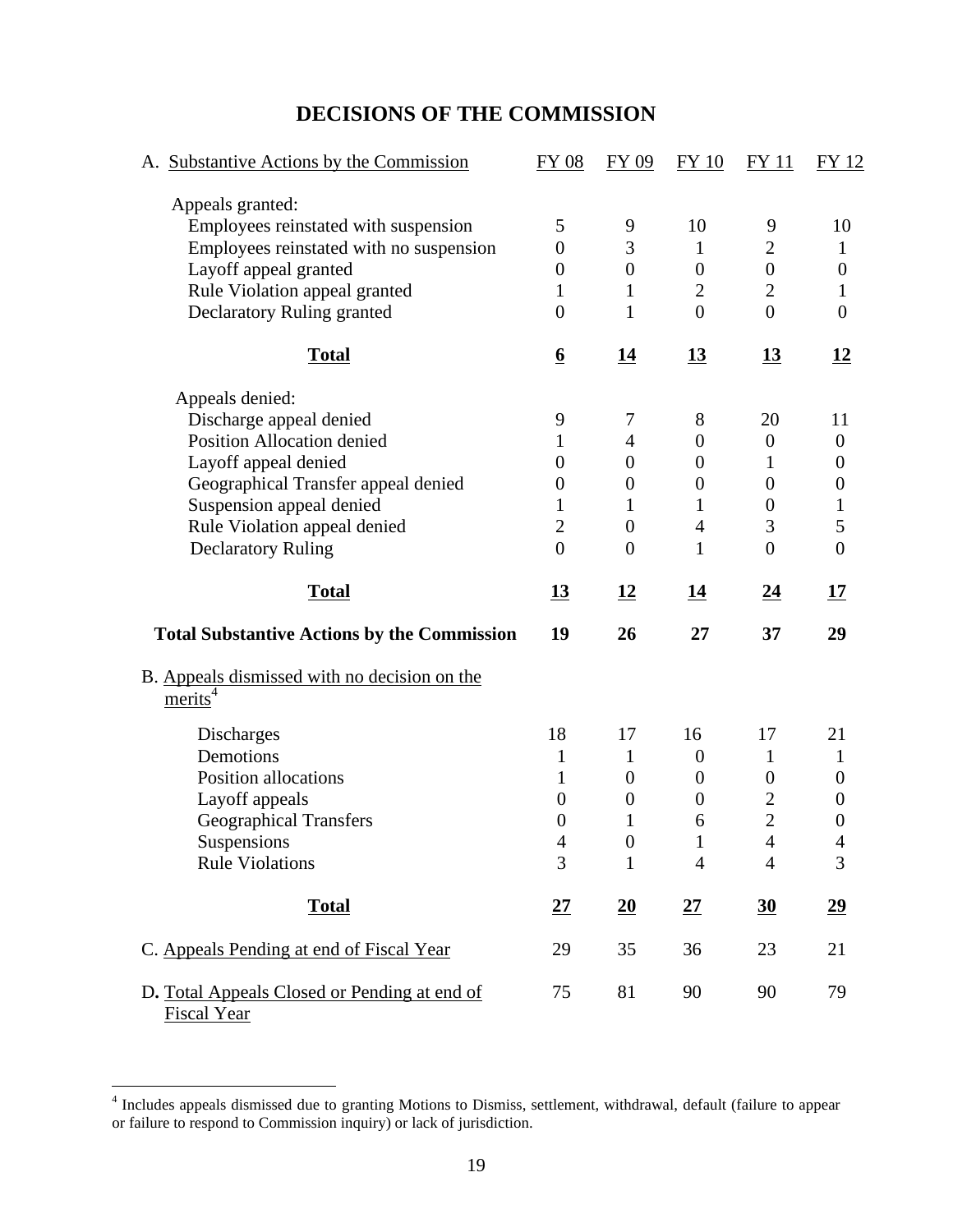

The chart below reflects the processing time for appeals that were concluded during fiscal year 2012. At June 30, 2012, there were a total of twenty appeals pending, with two of those from previous years (2008 and 2010). The average processing time for the fiscal years 2007 through 2009 is calculated from the date the appeal was filed to the date the recommended decision or proposed finding was filed. Beginning in fiscal year 2010 the time is calculated from the date the appeal was filed to the date the final decision of the Commission was rendered. The calculation was changed so that the processing time reported in the annual report would be consistent with the time reported on the Public Accountability Report issued by the Office of the Comptroller.

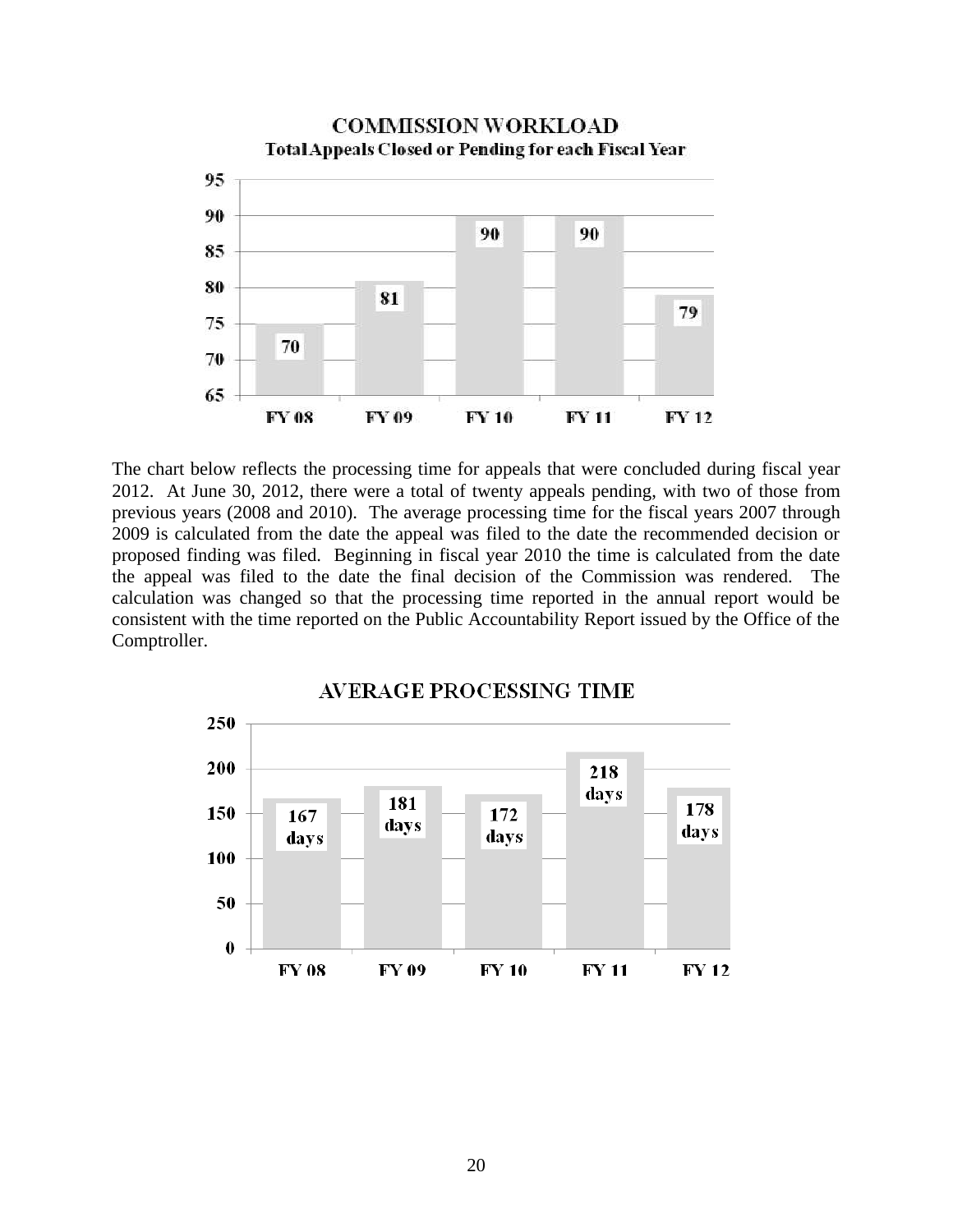#### **GRIEVANCE COMMITTEE**

The Director of Central Management Services is required to appoint a grievance committee to hear Step 4 grievances comprising two employees of Central Management Services and one Commission employee with experience and knowledge in personnel administration and employee relations. The Director is allowed to substitute another agency employee in the absence of a Commission employee. There were four scheduled meetings and two of those were cancelled during fiscal year 2012.

### **TRAINING**

In order to administer the State's merit system, agency administrators must have knowledge and expertise in all areas of personnel. Dealing with problem employees is often the most intimidating and frustrating aspect of personnel administration. It is the Commission's belief that while regrettable, discipline up to and including discharge is a necessary component of a good personnel system. The Commission, in an effort to make administrators aware of the requirements of successfully dealing with the disciplinary process, has offered agencies instruction in the disciplinary process. Numerous informal discussions on related issues occurred throughout the year between Commission staff and Agency administrators. The Commission staff is available to employees and agency administrators to respond to a variety of procedural inquiries regarding the operation of the Commission.

### **INTERAGENCY COMMITTEE ON EMPLOYEES WITH DISABILITIES**

The Chairman of the Commission is an ex officio member of the Interagency Committee on Employees with Disabilities (ICED) that operates with no budget and no paid staff, and relies on the technical and financial support of its members and their respective agencies. The Chairman, through a representative of the Commission, participates in monthly meetings and disability awareness events throughout the year to address the diverse issues and concerns of the persons with disabilities employed by executive agencies of the State of Illinois.

#### **STATE HISPANIC AND BILINGUAL EMPLOYMENT PLANS**

The Civil Service Commission does not discriminate on the basis of religion, race, national origin, sex, age, handicap, or any other non-merit factor in providing employment opportunities.

#### **REPORT ON GREEN GOVERNMENTS ILLINOIS ACT**

The Civil Service Commission continues to be successful in reducing paper usage and solid waste by printing on both sides of paper, recycling used paper, utilizing e-mail, scanning documents wherever possible, and purchasing recycled toner cartridges and recycled content paper.